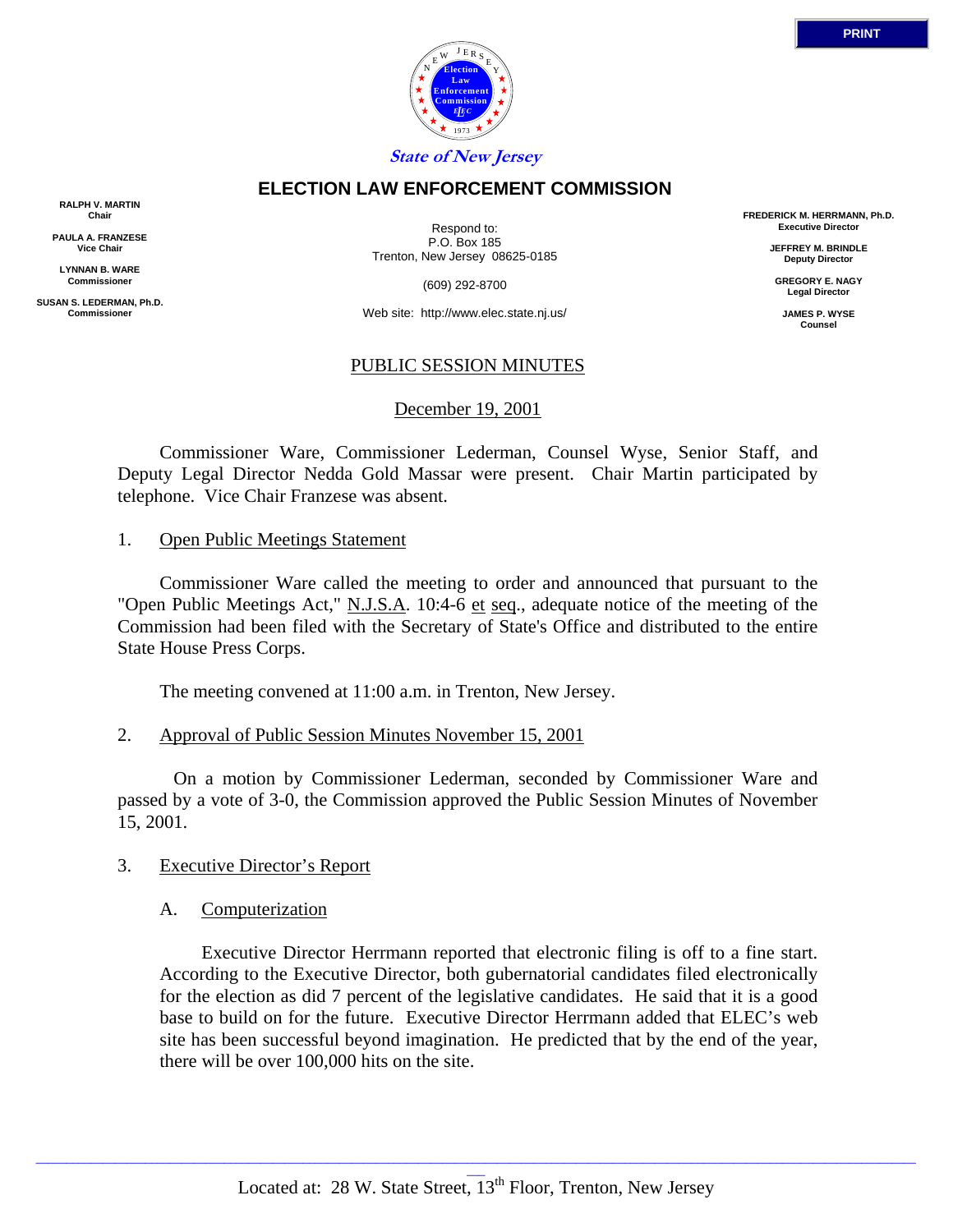# Public Session Minutes December 19, 2001 Page 2

#### B. Budget

 The Executive Director announced that last month he reported that the Commission lost \$180,000 from its equipment account and \$8,000 from its travel account. Executive Director Herrmann said that since then ELEC has lost the rest of its equipment account (another \$180,000) and the rest of its travel account (another \$4,000).

 Executive Director Herrmann noted that in addition \$2,000 was removed from the Public Financing Program and another 5 percent was taken from the overall operating budget. The Executive Director stated that in total, the Commission has had its budget reduced by \$560,000, or by 15 percent. Executive Director Herrmann said that if there are no more cuts, ELEC should be able to limp through the rest of the fiscal year without any serious reductions in service. He said, however, that staff is concerned about any additional cuts this year, continued cuts next year, and new legislative mandates.

## C. Legislation

 Executive Director Herrmann reported that he appeared before the Senate State Government Committee on November 29, 2001 to testify favorably on two bills: S-402 (Lynch), which doubles all of ELEC's maximum statutory penalties and S-2257 (Inverso), which reduces the contribution limits for the big six committees from \$37,000 to \$25,000 and institutes a \$7,200 contribution limit for individuals, corporations, and unions giving to PACs. Executive Director Herrmann informed the Commission that the first bill was released unanimously and the second by a vote of 3-0.

 Executive Director Herrmann stated that Deputy Director Brindle appeared before the Assembly State Government Committee on December 6, 2001, to testify favorably on A-4013 (Gregg), which reduces the contribution limit to legislative leadership committees from \$37,000 to \$20,000; institutes a \$20,000 contribution limit for individuals, corporations, and union giving to PACs; and, permits co-generation facilities and certain retail sellers to make campaign contributions. He added that he appeared before the Senate State Government Committee on December 13, 2001, to testify favorably on S-2578 (Bark), which establishes a uniform personal financial disclosure form for gubernatorial and legislative candidates, members of the Legislature, local officers, and school officials. According to Executive Director Herrmann, his testimony mentioned that four agencies in two different branches of government administering one law was a unique situation that ELEC would do its best to effectuate. The Executive Director reported that the bill passed 3-0. Executive Director Herrmann added that an identical bill A-1220 (Malone/Cottrell) passed the Assembly State Government Committee on December 6, 2001. Executive Director Herrmann said that this legislation passed both houses on December 17, 2001.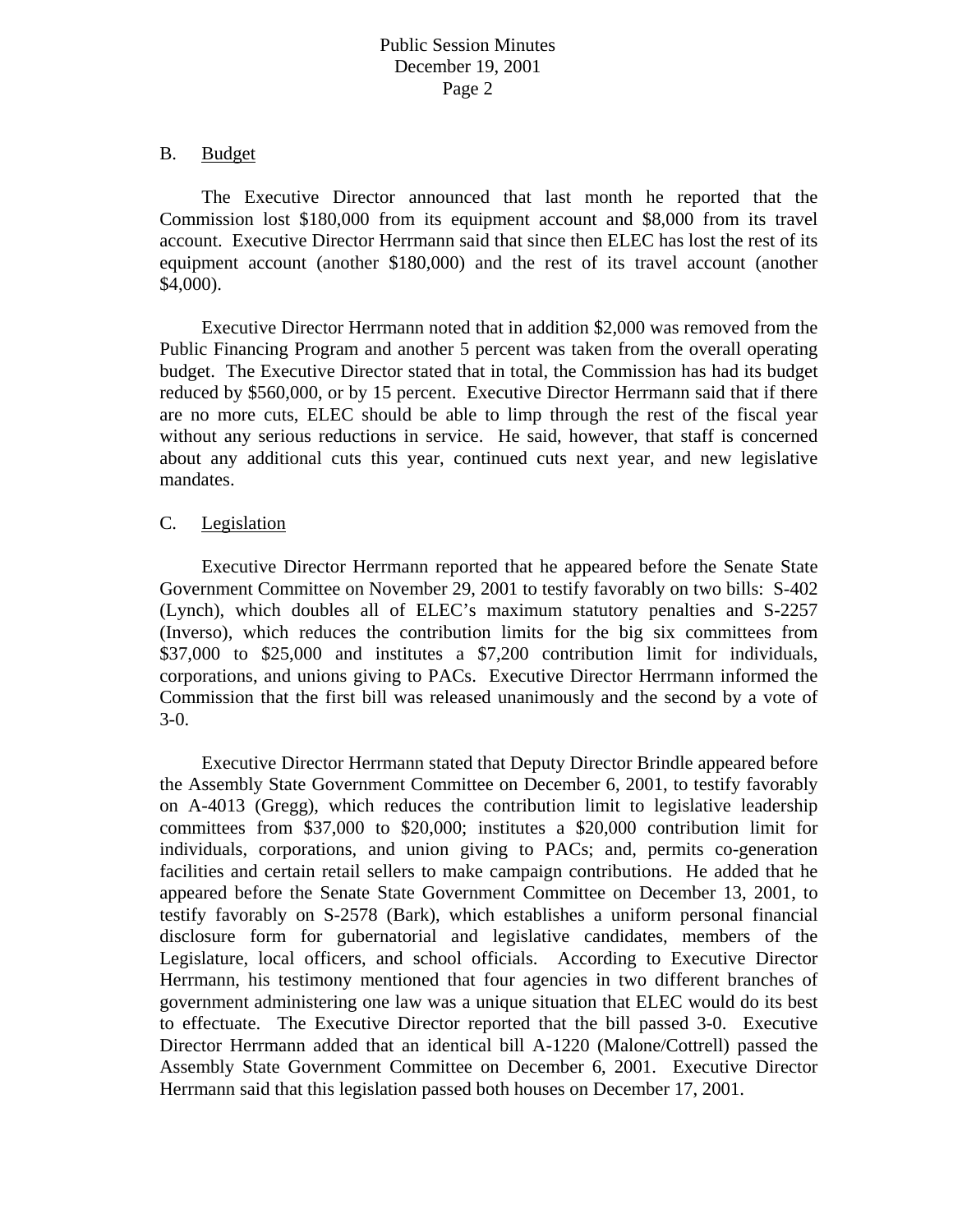# Public Session Minutes December 19, 2001 Page 3

# D. COGEL Conference

 Executive Director Herrmann noted that Legal Director Gregory E. Nagy, Deputy Legal Director Nedda Gold Massar, Director of Systems Administration Carol Neiman, and he attended the annual Council on Governmental Ethics Laws (COGEL) conference at Lexington, Kentucky from December 2 through December 5, 2001. He said that they went to and participated in many valuable sessions including:

- The campaign financing law update,
- The lobbying law update,
- A clean money legislation review,
- An electronic filing workshop,
- An issue advocacy discussion, and
- A high technology investigations panel.

how to deal with disaster recovery. Executive Director Herrmann reported that future COGEL meetings will be held in: According to Executive Director Herrmann, of special interest was a session on the New York City Campaign Finance Board's experience after 911. He said that many excellent ideas, which will be incorporated in ELEC planning, were shared about

- $\bullet$  Ottawa (2002),
- $\bullet$  Austin, TX (2003),
- San Francisco (2004), and  $\bullet$
- $\bullet$  Boston (2005).
- E. Next Meeting

January 14, 2002 at 10:00 a.m. in Trenton.

# 4. Resolution to go into Executive Session

 On a motion by Commissioner Ware, seconded by Commissioner Lederman and passed by a vote of 3-0, the Commission resolved to go into Executive Session to discuss the following matters which will become public as follows:

- A. Final Decision Recommendations in violation proceedings which will not become public. However, the Final Decisions resulting from those recommendations will become public no later than 35 days after mailing.
- B. Investigative Reports of possible violations, which reports will not become public. However, any complaint generated as the result of an Investigative Report will become public no later than 50 days after mailing.